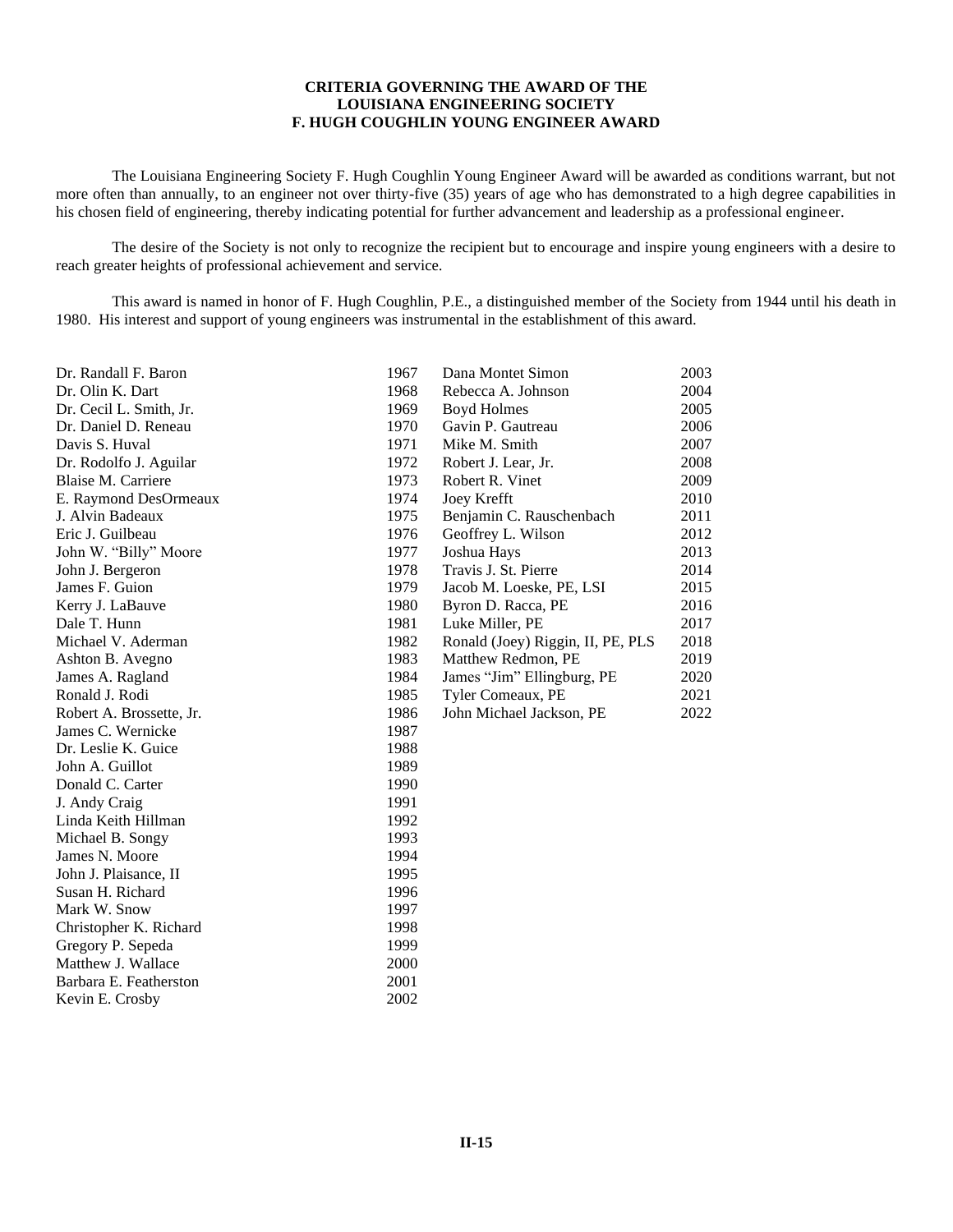#### **CRITERIA GOVERNING THE AWARD OF THE LOUISIANA ENGINEERING SOCIETY FOR CIVIC ACTIVITIES THE ANDREW M. LOCKETT AWARD**

The Louisiana Engineering Society Andrew M. Lockett Civic Activities Award will be awarded as conditions warrant, but not more often than annually, for Distinguished Civic Service by an Engineer, in the interest of the Public, without compensation for those services.

The character and scope of the services rendered are the predominant criteria, rather than strictly engineering or scientific attainments.

The desire of the Society is not only to recognize the recipient but to encourage and inspire other engineers to take a greater part in the civic well being of their communities, parishes and the State of Louisiana.

The award is named in honor of Andrew M. Lockett, P.E., a distinguished member of the Society from 1900 until his death in 1945. Mr. Lockett was a strong advocate for engineers to get involved in civic activities.

| Lester F. Alexander    | 1951<br>Wayne E. Staton           | 1990 |
|------------------------|-----------------------------------|------|
| Harold C. Leonard      | 1952<br>James L. Meyer            | 1991 |
| A. B. Paterson         | 1953<br>Bobby E. Price            | 1992 |
| Arthur J. Naquin       | 1954<br>John W. "Billy" Moore     | 1993 |
| Not Awarded            | 1955<br>Jerry G. Lazenby          | 1994 |
| Homer G. Fritchie      | 1956<br>A. J. Szabo               | 1995 |
| Frank H. Coughlin      | 1957<br>D. Walter Jessen, Sr.     | 1996 |
| Neville Levy           | 1958<br>Thomas L. Holtzclaw       | 1997 |
| Not Awarded            | 1959<br>Robert R. Aillet          | 1998 |
| Franklyn G. Hornsby    | 1960<br>Peter R. Quirk            | 1999 |
| Clayton L. Nairne      | 1961<br>Ben J. Haney              | 2000 |
| Not Awarded            | Dale T. Hunn<br>1962              | 2001 |
| Richard R.L. Ward      | 1963<br>Emmett G. "Pete" Dammon   | 2002 |
| W. J. Evans            | 1964<br>Bodin A. Hugger           | 2003 |
| Edwards S. Bres        | 1965<br>Charles W. Nelson         | 2004 |
| Jeffery H. Collins     | 1966<br>Louis J. Capozzoli        | 2005 |
| U. J. Gajan            | 1967<br>Darrell K. Jones          | 2006 |
| H. Nash Ogden          | 1968<br>Frank P. Gallagher, III   | 2007 |
| Not Awarded            | 1969<br>Mark W. Snow              | 2008 |
| Dean Ben T. Bogard     | 1970<br>Kevin G. Switzer          | 2009 |
| Max M. Merrick         | 1971<br>Dennis J. Dean            | 2010 |
| James S. Janssen       | 1972<br>Rhaoul A. Guillaume, Sr.  | 2011 |
| Elmer E. Shutts        | 1973<br>Scotty J. Baudoin         | 2012 |
| Irwin R. Schneider     | 1974<br>Kevin E. Crosby           | 2013 |
| Charles A. Killgore    | 1975<br>Marvin Zochert            | 2014 |
| D. Allan Collette, Jr. | 1976<br>Paul D. Fryer, PE, PLS    | 2015 |
| Frank H. Walk          | 1977<br><b>Bodin Hugger</b>       | 2016 |
| Paul W. Murrill        | 1978<br>Chad Bacas, PE            | 2017 |
| Hugh B. Balfour        | 1979<br>Kim D. Jovanovich         | 2018 |
| Edward W. Midlam       | 1980<br>Terry D. Denmon, PE       | 2019 |
| Marion J. Chaney       | 1981<br>Not Awarded               | 2020 |
| Rodney M. Vincent      | 1982<br>Michael P. Leitzinger, PE | 2021 |
| Waldemar S. Nelson     | 1983<br>Billy Williamson, PE      | 2022 |
| T. Dudley Hixson       | 1984                              |      |
| John E. Ritter         | 1986                              |      |
| Not Awarded            | 1987                              |      |
| John T. Roberts        | 1988                              |      |
| Virgil Orr             | 1989                              |      |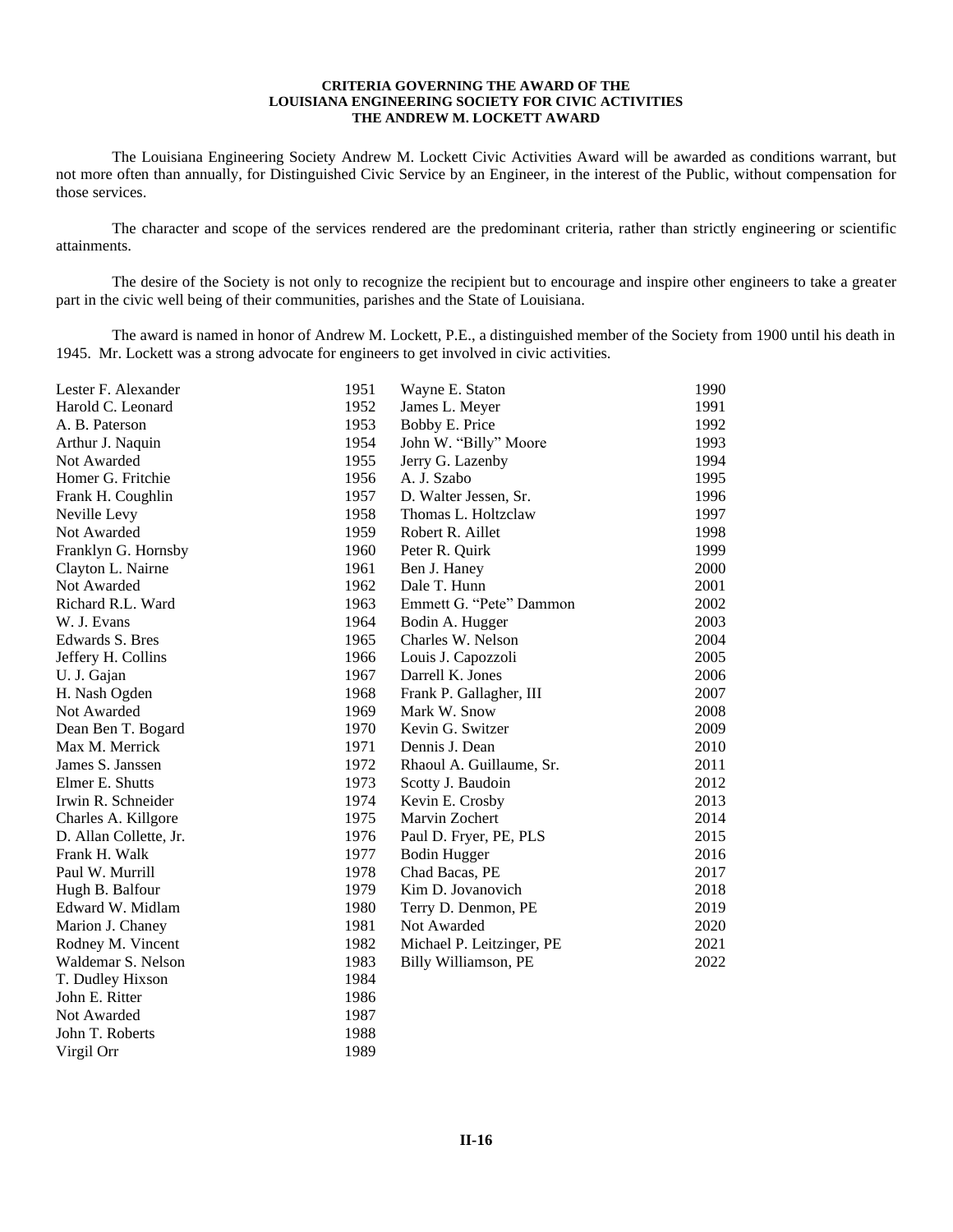### **CRITERIA GOVERNING THE AWARD OF THE LOUISIANA ENGINEERING SOCIETY JAMES M. TODD TECHNOLOGICAL ACCOMPLISHMENT AWARD**

The Louisiana Engineering Society James M. Todd Award will be awarded as conditions warrant, but not more often than annually, for Distinguished Service by an Engineer for Technological Advancement or Discoveries as contributions to the advancement of Engineering.

The purpose of honoring Engineers with this award is to encourage and inspire other engineers to reach even greater heights of professional achievement.

The award is named in honor of James M. Todd, P.E., President in 1930 and an active member of the Society until his death in 1971. Mr. Todd suggested the formation of an award for engineering ingenuity in 1950.

| 1951                      | Geoffrey R. Say            |
|---------------------------|----------------------------|
| A. Baldwin Wood           | 1990                       |
| Edwin L. Dennis           | James L. Rike              |
| 1952                      | 1991                       |
| 1953                      | 1992                       |
| C. Glenn Cappel           | D. Thomas Iseley           |
| <b>Alexis Voorhies</b>    | Ernest L. Kistler          |
| 1954                      | 1993                       |
| Not Awarded               | 1994                       |
| 1955                      | Jay Charles Smith          |
| 1956                      | 1995                       |
| Wiley D. Poole            | James P. Ledet             |
| Irven E. Hanson           | John R. Collier            |
| 1957                      | 1996                       |
| <b>Jesse Coates</b>       | Dr. Janardanan O. Uppot    |
| 1958                      | 1997                       |
| 1959                      | William E. Simon           |
| William B. Gurney         | 1998                       |
| Robert J. Kuhn            | Not Awarded                |
| 1960                      | 1999                       |
| 1961                      | Vijay P. Singh             |
| Not Awarded               | 2000                       |
| Not Awarded               | 2001                       |
| 1962                      | Roger D. Danzy             |
| Not Awarded               | Ehab Amin Meselhe          |
| 1963                      | 2002                       |
| Joseph H. Barnell         | 2003                       |
| 1964                      | John A. McCorquodale       |
| Armand L. Willoz          | Bhaskar Kura               |
| 1965                      | 2004                       |
| Frederick W. Zur Burg     | R. Richard Avent           |
| 1966                      | 2005                       |
| 1967                      | Dr. Xiaoduan Sun           |
| Clifford M. Cockrell      | 2006                       |
| Not Awarded               | Leslie K. Guice            |
| 1968                      | 2007                       |
| Not Awarded               | Brian Wolshon              |
| 1969                      | 2008                       |
| 1970                      | Dr. Zaki Bassiouni         |
| Paul W. Murrill           | 2009                       |
| 1971                      | Jon Khachaturian           |
| Roger W. Richardson       | 2010                       |
| Not Awarded               | Chad B. O'Neal             |
| 1972                      | 2011                       |
| George L. Heller          | Not Awarded                |
| 1973                      | 2012                       |
| Frank W. Macdonald        | Not Awarded                |
| 1974                      | 2013                       |
| 1975                      | 2014                       |
| Walter E. Blessey         | W. Todd Monroe             |
| Philip W. Bohne           | 2015                       |
| 1976                      | Leo L. Holzenthal, Jr., PE |
| John C. Copes             | 2016                       |
| 1977                      | Clinton S. Wilson, PE      |
| Louis J. Capozzoli, Jr.   | 2017                       |
| 1978                      | Arthur J. Smith, PE        |
| Pierre A. Lapeyre         | Not Awarded                |
| 1979                      | 2018                       |
| Not Awarded               | 2019                       |
| 1980                      | Dr. Michael Swanbom, PE    |
| 1981                      | 2020                       |
| J. Bres Eustis            | Rudolph A. Hall, PE        |
| 1982                      | 2021                       |
| Hugh A. Thompson          | Dr. Salvador Longo         |
| Roy W. Schubert           | 2022                       |
| 1983                      | Scott Schexnayder, PE      |
| John E. Chance<br>1984    |                            |
| Michael W. Flores<br>1985 |                            |
| 1986<br>Not Awarded       |                            |
| Not Awarded<br>1987       |                            |
| Robert S. Jones<br>1988   |                            |

Charles W. Hair, III 1989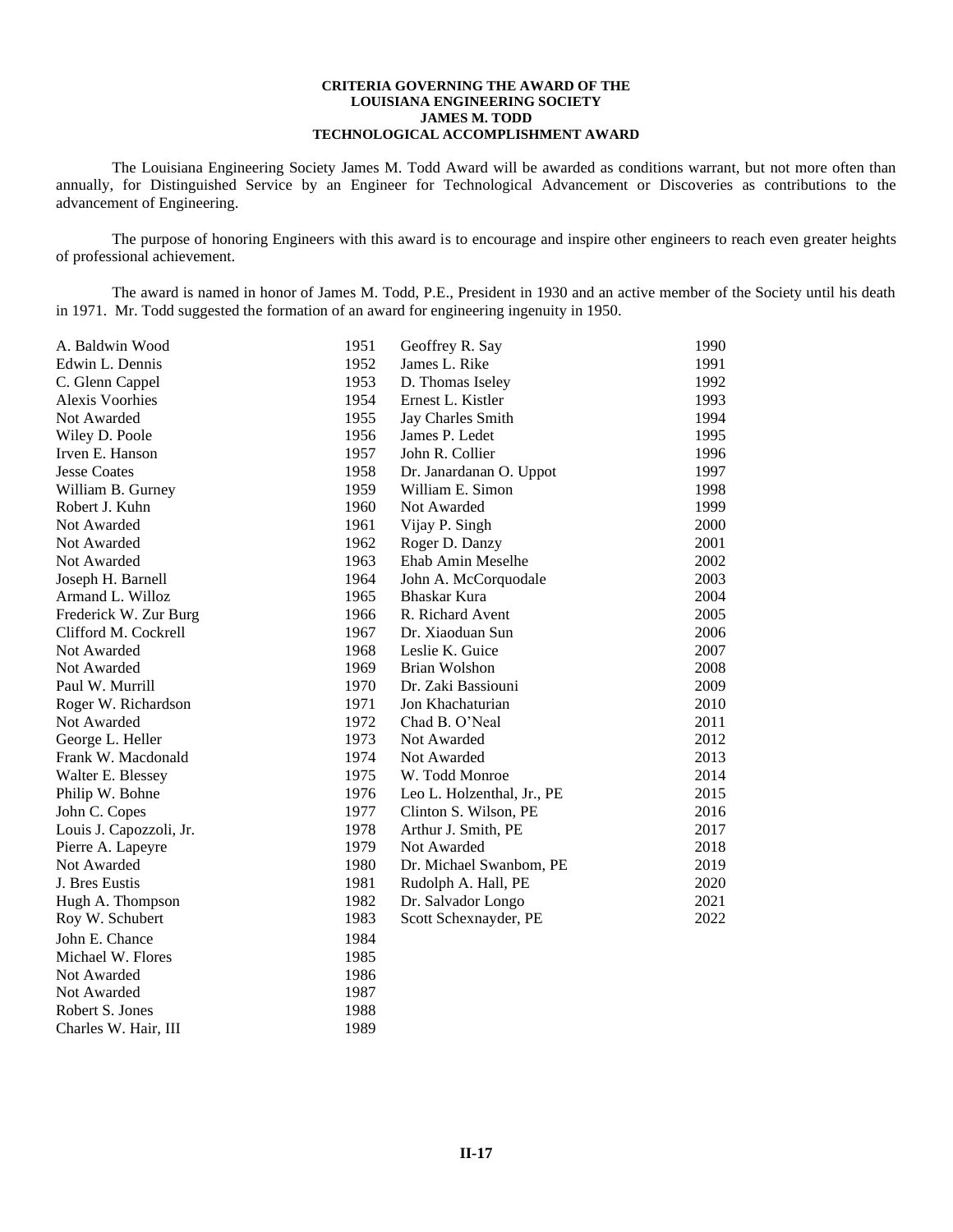# **CRITERIA GOVERNING THE AWARD OF THE LOUISIANA ENGINEERING SOCIETY LEO M. ODOM SERVICES TO THE PROFESSION AWARD**

The Louisiana Engineering Society Leo M. Odom Award will be given as conditions warrant, but not more than annually, for Distinguished Service to the Engineering Profession in Louisiana by a registered Professional Engineer member of the Louisiana Engineering Society, over a period of long duration, in an unselfish manner and in keeping with the highest professional standards of conduct, including active participation and leadership in the technical societies as well as in this and other professional engineering groups.

The character, scope and duration of the services rendered are the predominant criteria, rather than strictly engineering or scientific attainments.

The desire of the Society is not only to recognize the recipient but to encourage and inspire other engineers to take a greater part in the advancement of the profession in its service to mankind.

The award is named in honor of Leo M. Odom, P.E., President of the Society in 1968, active member since 1942, and the award's first recipient.

| Leo M. Odom                 | 1972 | Chris Demopulous                  | 2005 |
|-----------------------------|------|-----------------------------------|------|
| Roger W. Richardson         | 1973 | Ted Thompson                      | 2006 |
| Marshall B. Ewing           | 1974 | Jerry G. Lazenby                  | 2007 |
| Farrell W. Adams            | 1975 | Frank P. Gallagher, III           | 2008 |
| A. J. Szabo                 | 1976 | Dr. Olin K. Dart, Jr.             | 2009 |
| Waldemar S. Nelson          | 1977 | Ronald J. Rodi                    | 2010 |
| J. J. Thigpen               | 1978 | Richard I. Durrett                | 2011 |
| Fred C. Culpepper, Jr.      | 1979 | Lloyd G. Hoover                   | 2012 |
| David L. Johnson            | 1980 | George Walter Carpenter, Jr.      | 2013 |
| James L. Meyer              | 1981 | Melvin R. Corley                  | 2014 |
| Francis C. Roy              | 1982 | Hugo Marrero, PE                  | 2015 |
| James W. Reeves             | 1983 | Stephen Estopinal, PE             | 2016 |
| Arthur A. DeFraites, Jr.    | 1984 | William C. "Bill" Monroe, PE, PLS | 2017 |
| Lamon L. Moody              | 1985 | Vernon F. Meyer                   | 2018 |
| Bobby E. Price              | 1986 | Janice P. Williams, PE            | 2019 |
| C. Carter Brown             | 1987 | Kam K. Movassaghi, Ph.D., PE      | 2020 |
| Edward J. McNamara          | 1988 | Richard A. Van Wootten, PE        | 2021 |
| Frank H. Walk               | 1989 | Kevin E. Crosby, PE, PLS          | 2022 |
| James S. Janssen            | 1990 |                                   |      |
| H. L. Henry, Jr.            | 1991 |                                   |      |
| John E. Ritter              | 1992 |                                   |      |
| Robert D. Fenner            | 1993 |                                   |      |
| Albert J. Dunn              | 1994 |                                   |      |
| Thomas D. Hixson            | 1995 |                                   |      |
| Glynn P. Gautreau           | 1996 |                                   |      |
| Kerry J. LaBauve            | 1997 |                                   |      |
| James D. Mohr               | 1998 |                                   |      |
| Louis J. Cappozoli          | 1999 |                                   |      |
| Dale T. Hunn                | 2000 |                                   |      |
| Charles W. Hair             | 2001 |                                   |      |
| Ali M. Mustapha             | 2002 |                                   |      |
| Allison J.P. "Sonny" Launey | 2003 |                                   |      |
| Charles G. Coyle            | 2004 |                                   |      |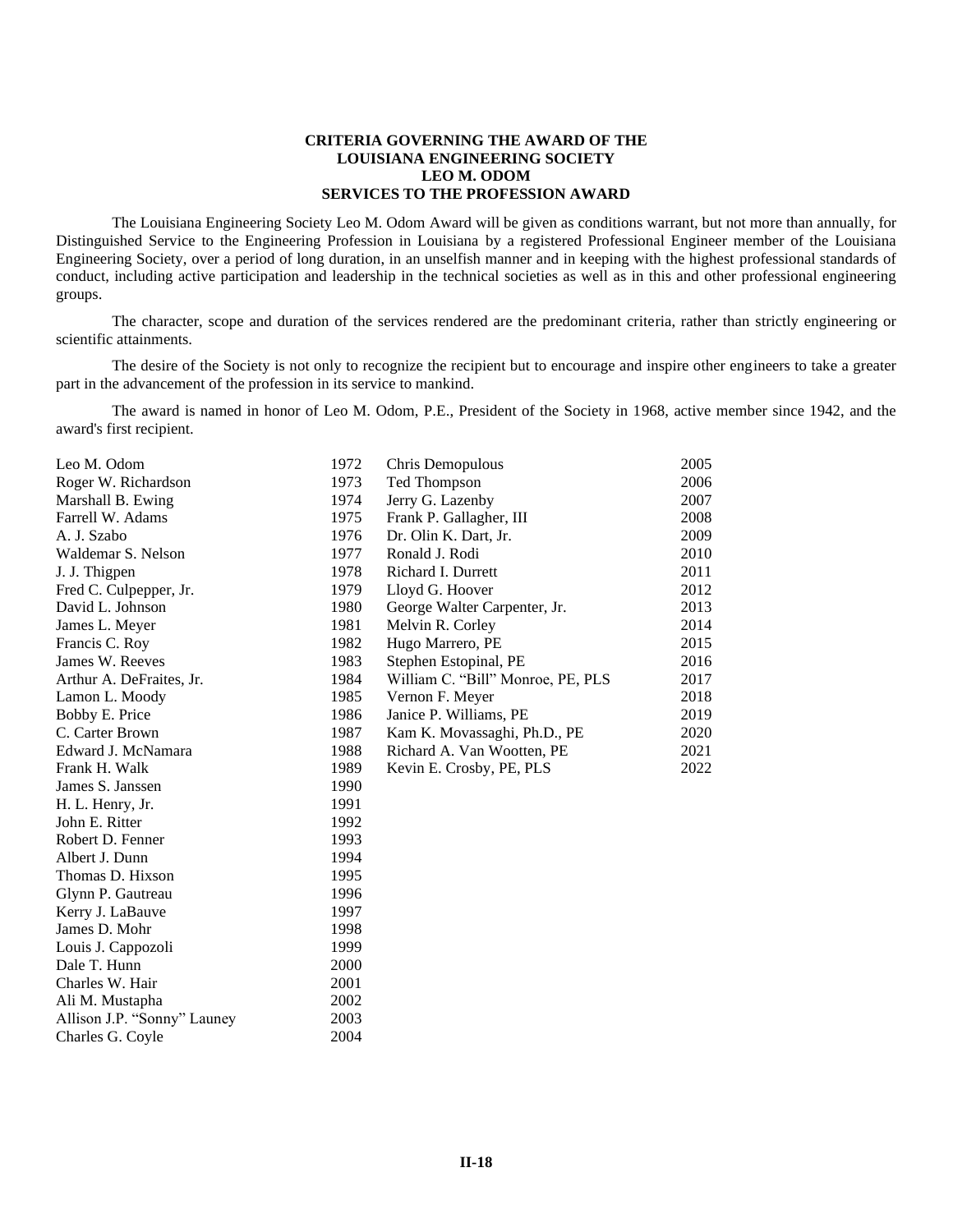# **CRITERIA GOVERNING THE AWARD OF THE LOUISIANA ENGINEERING SOCIETY THE A. B. PATERSON AWARD FOR AN ENGINEER IN MANAGEMENT**

The A. B. Paterson Award will be awarded as conditions warrant, but not more often than annually, for Distinguished Service in Management by an Engineer. Achievements in management rather than engineering or scientific attainments shall be the primary criteria for the selection of the recipient.

The desire of the Society is not only to recognize the recipient but to encourage and inspire other engineers to greater effort in the field of Business Management.

The award is named in honor of A. B. Paterson, P.E., an active member of the Society from 1923 until his death in 1952. Mr. Paterson was an engineer, administrator, executive, banker, civic leader and humanitarian.

| John R. Gaugler           | 1965 | Ray W. Burgess              | 1998 |
|---------------------------|------|-----------------------------|------|
| Harrell R. Smith          | 1966 | James L. Meyer              | 1999 |
| Vertrees Young            | 1967 | Joseph C. Wink, Jr.         | 2000 |
| Z. W. Bartlett            | 1968 | Lloyd G. Hoover             | 2001 |
| Not Awarded               | 1969 | Terry J. Huval              | 2002 |
| J. W. Affolter, Jr.       | 1970 | John Crisp                  | 2003 |
| Lionel J. Cucullu         | 1971 | Dr. Leslie K. Guice         | 2004 |
| Fred C. Culpepper         | 1972 | Ernest P. Breaux, Jr.       | 2005 |
| Clayton L. Nairne         | 1973 | Lloyd E. "Buddy" Porta, Jr. | 2006 |
| Andrew M. Moore           | 1974 | John W. "Billy" Moore       | 2007 |
| William C. McCollam, Jr.  | 1975 | Philip K. Meyers            | 2008 |
| Robert E. Chappuis        | 1976 | Jay Guillot                 | 2009 |
| Raymond E. Pillow         | 1977 | Michael B. Songy            | 2010 |
| Edward J. McNamara        | 1978 | O. Lee Underwood, Jr.       | 2011 |
| Roger P. Guissinger       | 1979 | Charles G. Coyle            | 2012 |
| Malcolm L. Hurstell       | 1980 | Charles W. Nelson           | 2013 |
| Lamon L. Moody            | 1981 | Sherri Hammond LeBas        | 2014 |
| Waldemar S. Nelson        | 1982 | Dr. Mark E. Zappi, PE       | 2015 |
| Richard A. Matula         | 1983 | William B. Daniel, IV, PE   | 2016 |
| George J. Groh            | 1984 | Jerry G. Lazenby, PE        | 2017 |
| Frank H. Walk             | 1985 | Kenneth H. Nelson           | 2018 |
| William C. Smith          | 1986 | Timothy M. Conner, PE       | 2019 |
| Gerald M. Haydel          | 1987 | Connie Porter Betts, PE     | 2020 |
| Daniel D. Reneau          | 1988 | Mark Chenevert, PE          | 2021 |
| Eugene H. Owen            | 1989 | Raoul V. Chauvin, III, PE   | 2022 |
| Edgar P. Benoit           | 1990 |                             |      |
| Neil L. Wagoner           | 1991 |                             |      |
| Arthur F. D'Aquin, Jr.    | 1992 |                             |      |
| William J. Thevenote, Jr. | 1993 |                             |      |
| Michael A. Schulz, Jr.    | 1994 |                             |      |
| Kam K. Movassaghi         | 1995 |                             |      |
| Arthur A. DeFraities, Jr. | 1996 |                             |      |
| Richard A. VanWooten      | 1997 |                             |      |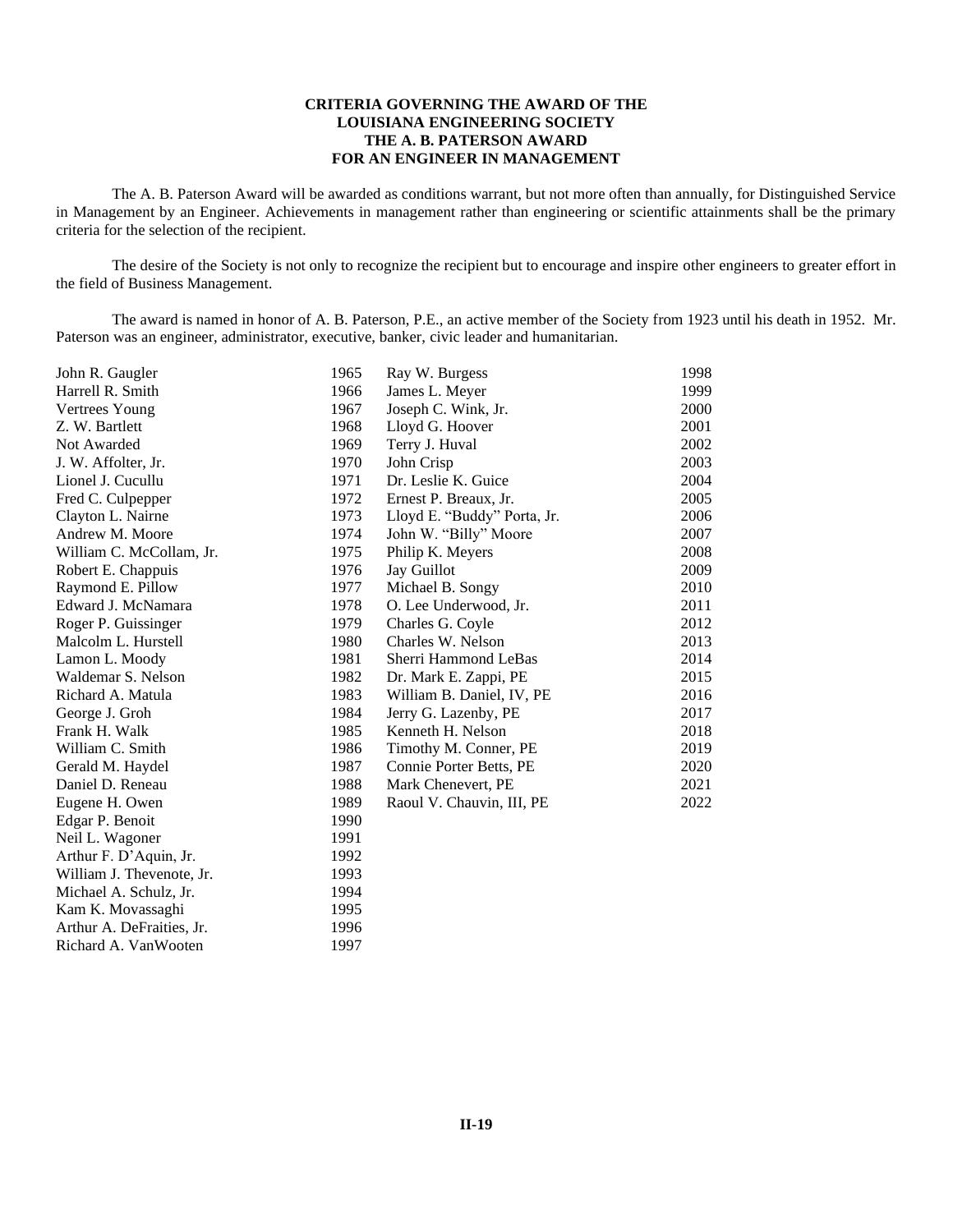## **CRITERIA GOVERNING THE AWARD OF THE LOUISIANA ENGINEERING SOCIETY CHARLES M. KERR PUBLIC RELATIONS AWARD**

The Charles M. Kerr Award will be awarded as conditions warrant, but not more often than annually, for Distinguished Service by an Engineer in Promotion of the Public Relations Program for the Engineering Profession in Louisiana.

The character and scope of the contributions to the Society's overall public relations program internally and/or externally is the predominant criteria, rather than strictly engineering accomplishments. Officers of the Society and members of the LES Public Relations Committee are not eligible for the award.

The desire of the Society is not only to recognize the recipient but to encourage and inspire other engineers to take a greater part in the Society's public relations program in their communities, parishes and the State of Louisiana.

The award is named in honor of Charles M. Kerr, P.E., President in 1954 and a member of the Society from 1912 until his death in 1964. Mr. Kerr was very active in the business world in promoting his chosen profession, engineering.

| J. Mason Guillory  | 1965 | Leslie K. Guice             | 1995 |
|--------------------|------|-----------------------------|------|
| Not Awarded        | 1966 | George J. Mahl, III         | 1996 |
| Not Awarded        | 1967 | Prosper J. Toups, Jr.       | 1997 |
| Not Awarded        | 1968 | John N. Crisp               | 1998 |
| Not Awarded        | 1969 | Allison J.P. "Sonny" Launey | 1999 |
| Not Awarded        | 1970 | Not Awarded                 | 2000 |
| Lamon L. Moody     | 1971 | Emmett G. "Pete" Dammon     | 2001 |
| Not Awarded        | 1972 | Not Awarded                 | 2002 |
| Leo M. Odom        | 1973 | Not Awarded                 | 2003 |
| Roy T. Sessums     | 1974 | Jim Rike                    | 2004 |
| Waldemar S. Nelson | 1975 | Not Awarded                 | 2005 |
| Not Awarded        | 1976 | Not Awarded                 | 2006 |
| Not Awarded        | 1977 | Not Awarded                 | 2007 |
| Daniel H. Vliet    | 1978 | Not Awarded                 | 2008 |
| James S. Janssen   | 1979 | Jeffrey L. Duplantis        | 2009 |
| Not Awarded        | 1980 | Bodin A. Hugger             | 2010 |
| Not Awarded        | 1981 | Not Awarded                 | 2011 |
| Not Awarded        | 1982 | Not Awarded                 | 2012 |
| Duane F. Bruley    | 1983 | <b>Richard Savoie</b>       | 2013 |
| Frederick J. Brown | 1984 | Joey Krefft                 | 2014 |
| James L. Meyer     | 1985 | Kenneth Perret, PE          | 2015 |
| Kerry J. LaBauve   | 1986 | Sherri H. Lebas, PE         | 2016 |
| James C. Webb      | 1987 | Not Awarded                 | 2017 |
| Wilfred B. Barry   | 1988 | Ann Forte Trappey, PE       | 2018 |
| Not Awarded        | 1989 | Not Awarded                 | 2019 |
| Jack T. Painter    | 1990 | Ignacio Harrouch, PE        | 2020 |
| Carl A. Jakob      | 1991 | Nicholas M. Musmeci, PE     | 2021 |
| Michael N. McGaugh | 1992 | John "Bert" Wintz, PE       | 2022 |
| Jerry G. Lazenby   | 1993 |                             |      |
| Not Awarded        | 1994 |                             |      |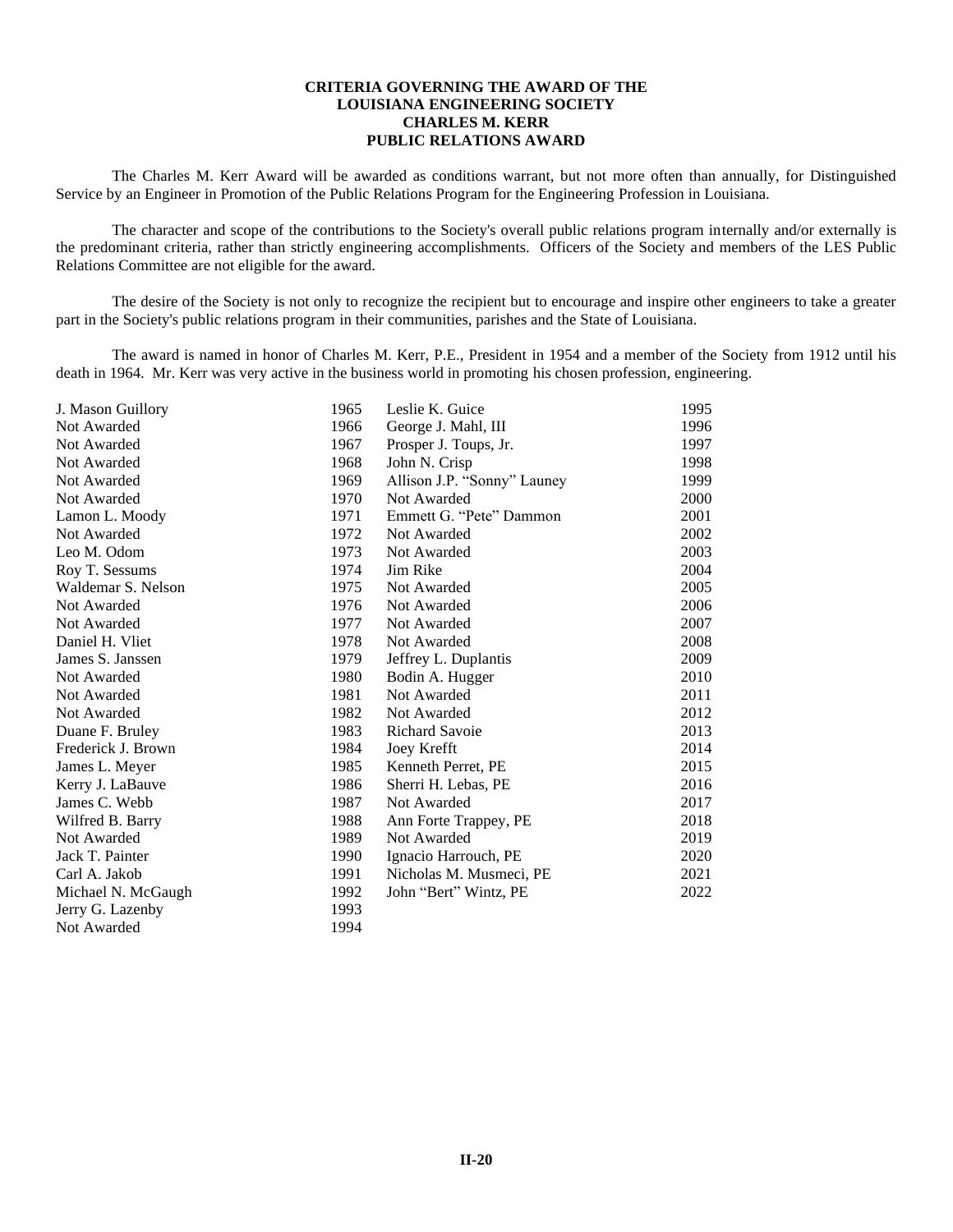## **CRITERIA GOVERNING THE AWARD OF THE LOUISIANA ENGINEERING SOCIETY WALDEMAR S. NELSON PRESIDENT'S AWARD**

The Waldemar S. Nelson President's Award will be given as conditions warrant, but not more than annually, for distinguished service to the Louisiana Engineering Society by an engineer member of the Society, who has provided outstanding service to the Society in an unselfish manner and in keeping with the highest professional standards.

The desire of the Society is not only to recognize the recipient, but to encourage and inspire others to take a greater part in the advancement of the Society and its service to mankind.

This award is named in honor of Waldemar S. Nelson, P.E., a distinguished member of the Society since 1936, until his death in 2005.

- - - THIS AWARD RECIPIENT IS SELECTED BY THE PAST PRESIDENT - - -

| Bobby E. Price             | 1996 |
|----------------------------|------|
| Dale T. Hunn               | 1997 |
| Thomas D. Hixson           | 1998 |
| Frank P. Gallagher, III    | 1999 |
| John K. "Jack" Laws        | 2000 |
| John J. Plaisance, II      | 2001 |
| Theodore H. Thompson       | 2002 |
| J. Madison Drake           | 2003 |
| Christopher K. Richard     | 2004 |
| <b>Scotty Baudoin</b>      | 2005 |
| Alan D. Krouse             | 2006 |
| Ali M. Mustapha            | 2007 |
| James Bowie, Jr.           | 2008 |
| Ronald J. Rodi             | 2009 |
| Susan H. Richard           | 2010 |
| Christopher K. Richard     | 2011 |
| Jason T. Thornhill         | 2012 |
| Ronald J. Rodi             | 2013 |
| <b>Richard Savoie</b>      | 2014 |
| Alan D. Krouse             | 2015 |
| Chris Knotts, PE           | 2016 |
| Susan Richard, PE          | 2017 |
| Craig Dooley, PE           | 2018 |
| Ted Thompson, PE           | 2019 |
| Byron Racca, PE            | 2020 |
| James "Jim" Ellingburg, PE | 2021 |
| Jeffrey Pike, PE           | 2022 |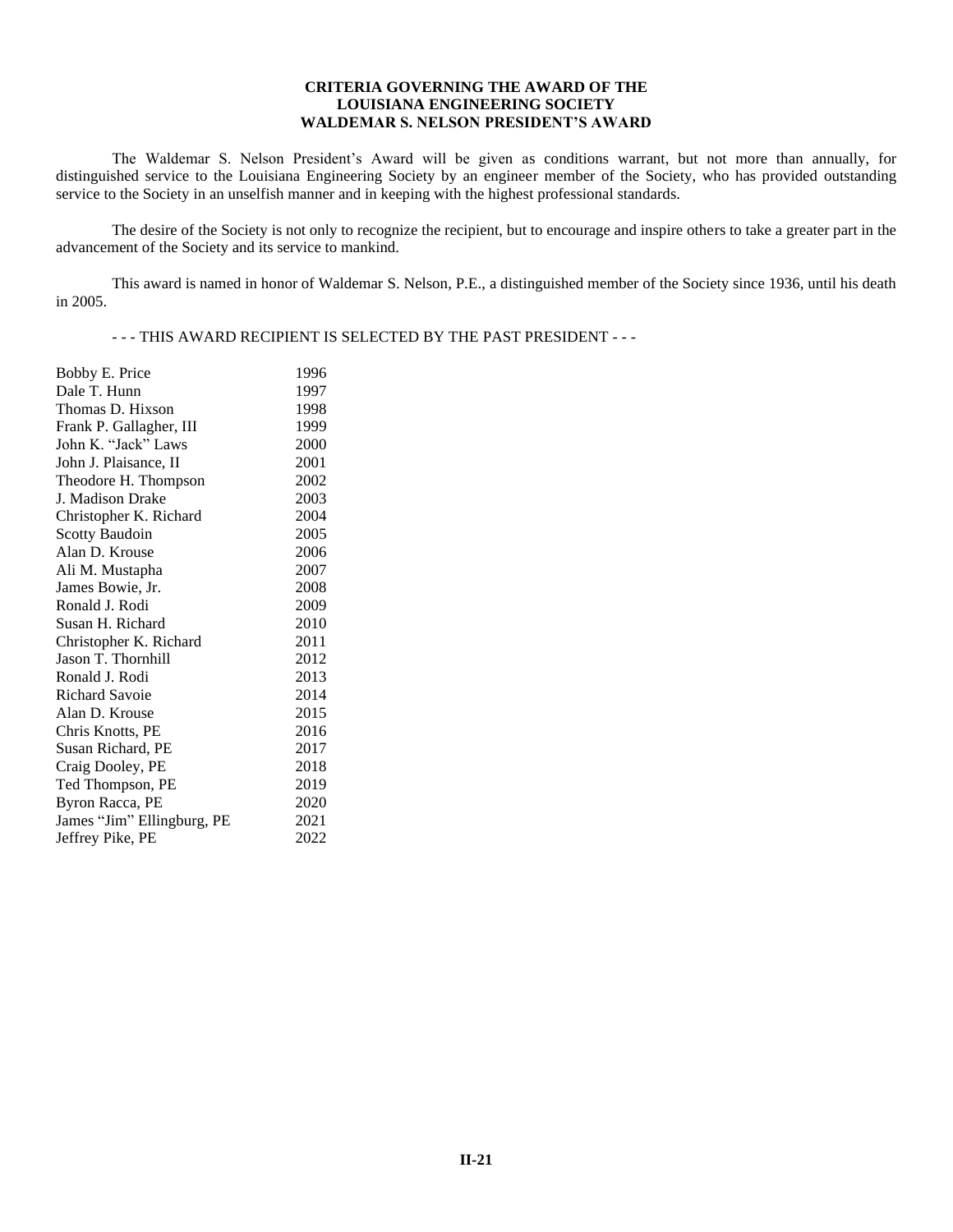# **CRITERIA GOVERNING THE AWARD OF THE LOUISIANA ENGINEERING SOCIETY DUDLEY HIXSON – BOBBY PRICE NATIONAL PROFESSIONAL ACHIEVEMENT AWARD**

The Louisiana Engineering Society "National Professional Achievement" Award is named in honor of Thomas Dudley Hixson, P.E., P.L.S. (NSPE President 1993-1994), and Dr. Bobby Price, P.E., Ph.D. (NSPE President 2004-2005), two distinguished members of the society who served as presidents of LES and the National Society of Professional Engineers (NSPE).

### **Purpose:**

The purpose of this Award is not only to recognize the recipient's accomplishments and service to the engineering profession, but to encourage and inspire others to volunteer to service the Society and the Profession at the Chapter, State, Regional and National levels.

### **Qualifications:**

- 1) The Nominee must be a registered Professional Engineer in the State of Louisiana for a minimum of ten (10) years.
- 2) The Nominee must be a member of the Louisiana Engineering Society (LES) and a member of one or more national level engineering related organizations for fifteen (15) years. (Examples of national level organizations include but are not limited to ASCE, ASEE, ASME, NCEES, NSPE, etc.)
- 3) The Nominee has served as an LES Chapter President or was a State Officer for two years. The Nominee has served as an Officer at the Regional and/or National level in one or more national level engineering related organizations.
- 4) The Nominee must be recommended by the LES President or any of the Society's Past Presidents.
- 5) The Recipient of this Award is chosen by the LES Executive Board and not by the Honors and Awards Committee.
- 6) The Award will not be awarded more than once a year.

| Thomas Dudley Hixson    | 2005 |
|-------------------------|------|
| Bobby E. Price          | 2006 |
| John J. Plaisance, II   | 2007 |
| <b>Arthur Defraites</b> | 2008 |
| Not Awarded             | 2009 |
| Not Awarded             | 2010 |
| Not Awarded             | 2011 |
| Steven W. Brown         | 2012 |
| Chris Richard           | 2013 |
| Not Awarded             | 2014 |
| Not Awarded             | 2015 |
| Susan Richard, PE       | 2016 |
| Not Awarded             | 2017 |
| Alan Krouse, PE         | 2018 |
| Not Awarded             | 2019 |
| Ali Mustapha, PE        | 2020 |
| Edgar Benoit, PE        | 2021 |
| Jerry Lazenby, PE, PLS  | 2022 |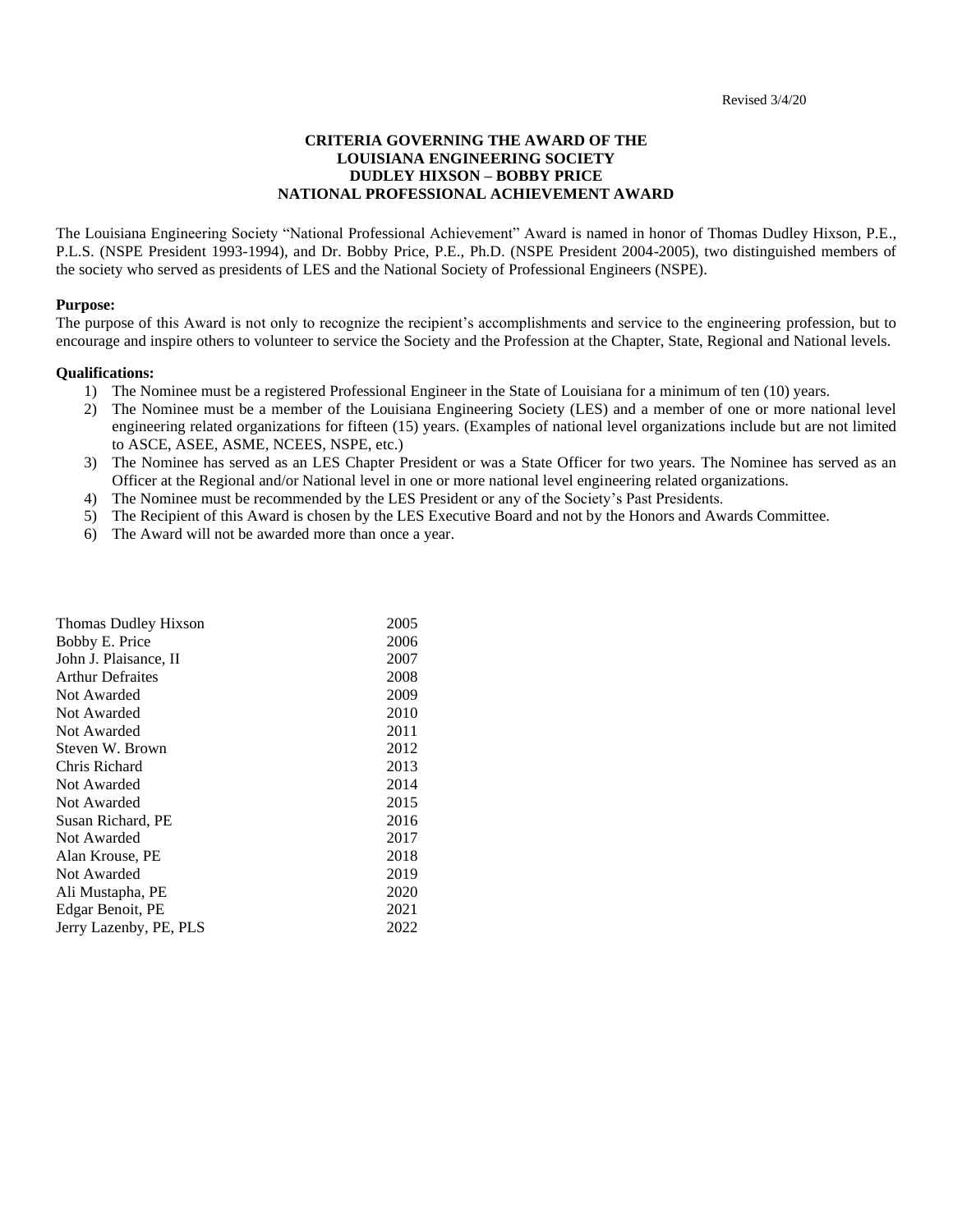# **II-22 CRITERIA GOVERNING THE AWARD OF THE LOUISIANA ENGINEERING SOCIETY LIFETIME ACHIEVEMENT AWARD**

A Lifetime Achievement Award may be made to a nominee having made significant contributions to the advancement of engineering and the objectives of the Society throughout his or her career. The nominee shall have acknowledged eminence in engineering or related sciences. Nominees shall be chosen only from members of the Society.

Ten total voting members of the Society are required to recommend the nominee. Five Past Society Presidents who are still members are required to support and attest to the qualifications of the nominee. All other living Past Presidents who are still members would then vote to confirm the nominee. If at least 80 percent affirmative votes of those Past Presidents voting within the specified time limit are received, the Board shall consider the nomination. The nominee shall be presented the award if at least 75 percent of the Board Members at the Board Meeting vote affirmative.

All living Honorary Members of the Society as of 1 February 1994, shall each be presented a Lifetime Achievement Award at the next Awards Meeting of the Society. These Honorary Members shall be reassigned to the appropriate membership category.

| Waldemar S. Nelson               | 1962 |
|----------------------------------|------|
| James S. Janssen                 | 1988 |
| Leo M. Odom                      | 1988 |
| Joseph J. Thigpen                | 1990 |
| E.J. McNamara                    | 1991 |
| James L. Meyer                   | 1994 |
| Thomas "Dudley" Hixson           | 2000 |
| A.J. Szabo                       | 2000 |
| Frank H. Walk                    | 2000 |
| Arthur A. DeFraites, Jr.         | 2001 |
| C. Curtis Mann                   | 2004 |
| John J. Plaisance, II            | 2009 |
| Charles G. Coyle                 | 2013 |
| Bobby E. Price                   | 2013 |
| Lamy J. Chopin                   | 2014 |
| Jerry G. Lazenby                 | 2014 |
| J.M. Drake, F.NSPE, PE, CSP, CQE | 2015 |
| Ali Mustapha, PE                 | 2018 |
| Not Awarded                      | 2019 |
| Not Awarded                      | 2020 |
| Not Awarded                      | 2021 |
| Alan D. Krouse, PE               | 2022 |
| Vernon F. Meyer, PE, PLS         | 2022 |
|                                  |      |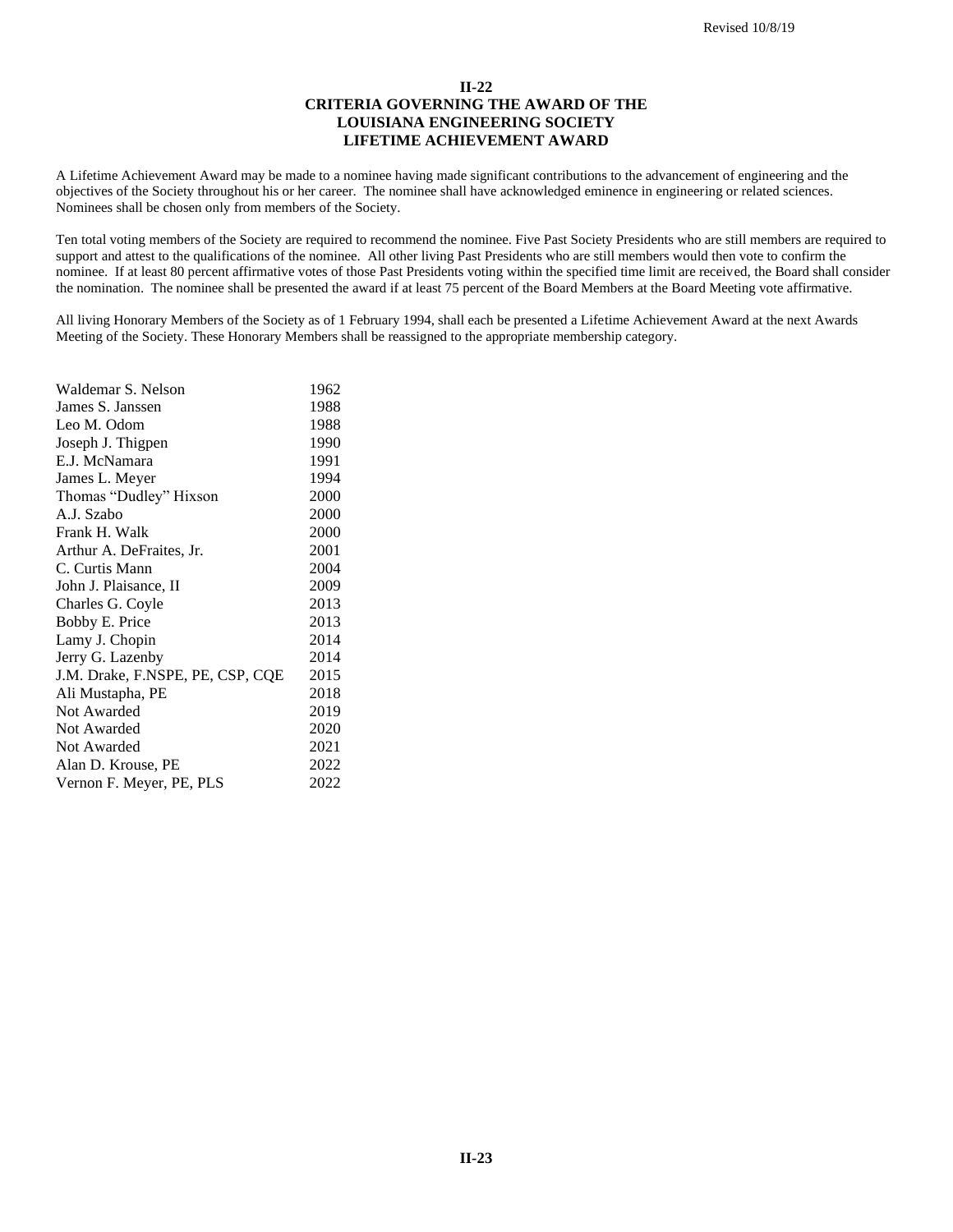### **NSPE FELLOW MEMBERSHIP GRADE**

The NSPE Fellow Program is a national program intended to recognize deserving professional engineers who have demonstrated long term professional service at the chapter, state and national levels of NSPE. The NSPE Board of Directors established the Fellow recognition program to honor those licensed members who have demonstrated exemplary service to the profession, the Society, and the community.

Involvement in NSPE must include holding at least one elected office at the chapter, state, or national level and must also include service at the national level of NSPE in order for nominees to be considered. National level service can include a number of activities such as committee/task force chair or member. While it is desirable to have held an office at the National level, importance is placed on long term active involvement. The Council of Fellows Executive Committee endeavors to treat each nomination on its own merits and tries not to restrict itself by generating a list of activities that would qualify.

It is desirable that nominees exhibit continuing effort over years in NSPE Involvement, Professional Activities, and Community Involvement.

| <b>LES NSPE Fellows</b>               | Year Awarded |
|---------------------------------------|--------------|
| Thomas D. Hixson, PE, FNSPE           | 2001         |
| Bobby E. Price, PhD, PE, FNSPE        | 2003         |
| Arthur A. De Fraites, PE, FNSPE       | 2006         |
| John J. Plaisance, II, PE, PLS, FNSPE | 2006         |
| Jerry G. Lazenby, PE, FNSPE           | 2007         |
| Ali M. Mustapha, PE, FNSPE            | 2008         |
| JM Drake, PE, FNSPE                   | 2010         |
| Dale Hunn, PE, FNSPE                  | 2011         |
| Philip K. Meyers, PE, FNSPE           | 2011         |
| John W. "Billy" Moore, PE, FNSPE      | 2011         |
| Alan D. Krouse, PE                    | 2012         |
| Ronald J. Rodi, PE                    | 2012         |
| Christopher Richard, PE               | 2012         |
| Edgar Benoit, PE                      | 2013         |
| Steve Brown, PE                       | 2013         |
| Theodore Thompson, PE                 | 2014         |
| Susan Richard, PE                     | 2015         |
| Jim Bowie, PE                         | 2015         |